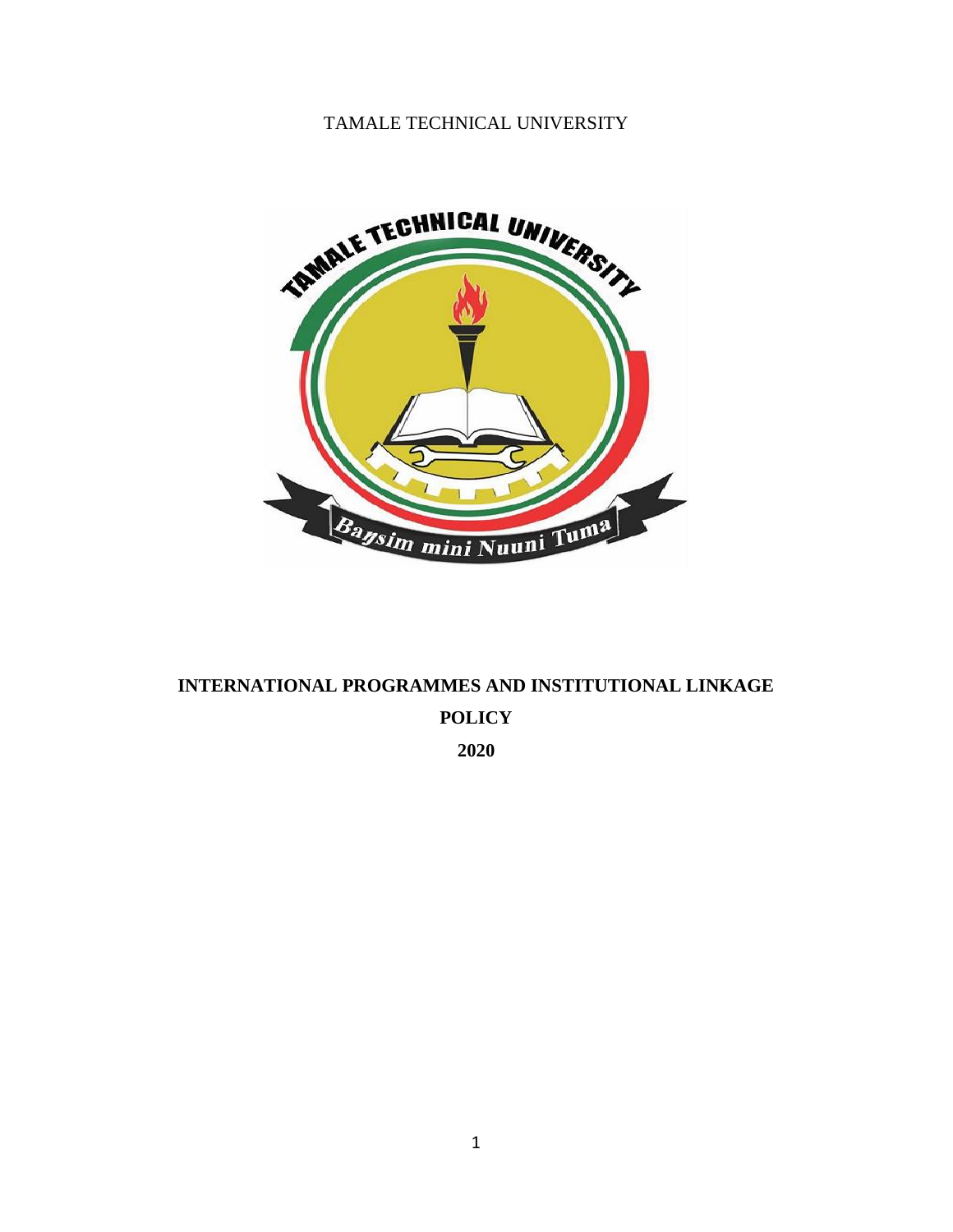# **LIST OF ABBREVIATIONS**

AB: Academic Board

C.E.O: Chief executive officer

- CCIS: Consortium of College International Studies
- ICT: information and communication technology
- IPIL: International programme and institutional linkage
- IPILD: International Programme and Institutional Linkage Directorate
- ISEP: International Student Exchange Programs
- NAB: national accreditation board
- NCTE: national council for tertiary education
- TaTU: tamale technical university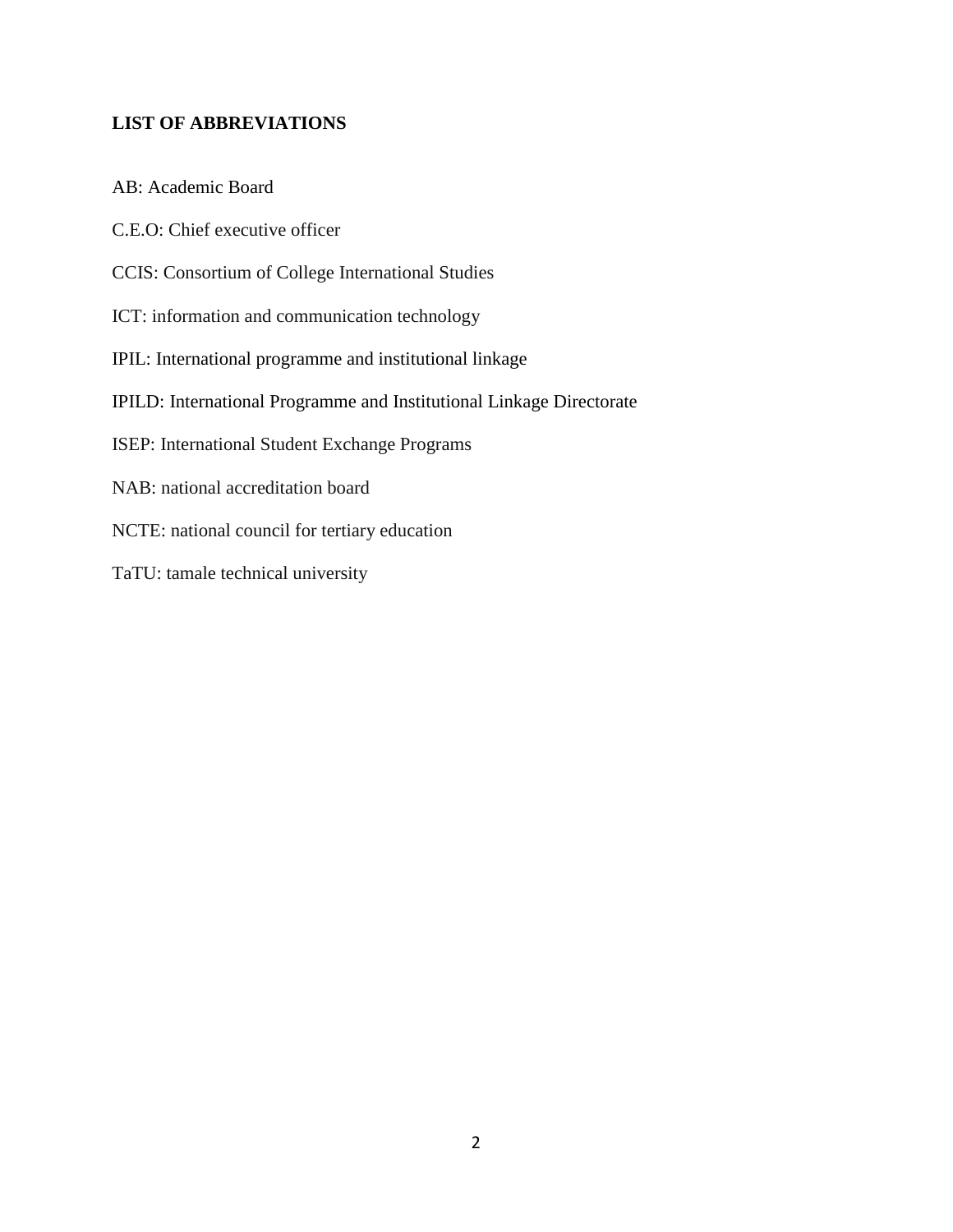#### **1.0 Background**

Collaboration among institutions has become a very important ingredient in the growth of individual institutions in the global world of the  $21<sup>st</sup>$  century. This International Programmes and Institutional Linkage (IPIL) policy is designed to assist Tamale Technical University in establishing linkages, partnerships and collaborations with institutions that intend to collaborate in research and training, and those considering engaging in other activities of mutual benefit. It is hoped that this will spell out the levels of involvement of identified stakeholders in constructing partnership between the Tamale Technical University (TaTU) and other institutions/organization. The globalized world sets standards for all the people in it by breaking the boundary of distance and exclusiveness of knowledge and skills in the  $21<sup>st</sup>$  century, therefore in order that Tamale Technical University is not left out, stand up to its mandate of equipping students with necessary knowledge and skills and to freely and effectively compete in the global market. TaTU needs to collaborate globally with more endowed institutions and organizations in order to harness from their pool of endowments.

This IPIL policy is a deliberate effort to enhance the strength and support of TaTU by establishing and developing linkages, partnerships and collaborations with other institutions.

## **1.0 Introduction**

Tamale Technical University (TaTU), hereafter called 'TaTU' actively develop global links with local and international organisation and institutions in various fields. The ILIP policy is designed both to focus and facilitate the development of relevant and appropriate collaborations and partnership locally and internationally. TaTU endeavours to collaborate and partner with interested institutions, organisations and community in the advancement of academic excellence, research and social welfare. Also, the collaborations will be in our niche area which Agricultural engineering.

## **1.1 Rationale for the IPIL Policy**

The IPIL policy is necessary to:

- I. promote partnership in academic training and education that leads to the award of certificates, diplomas, degrees and postgraduate qualifications.
- II. progress the adoption of appropriate technologies.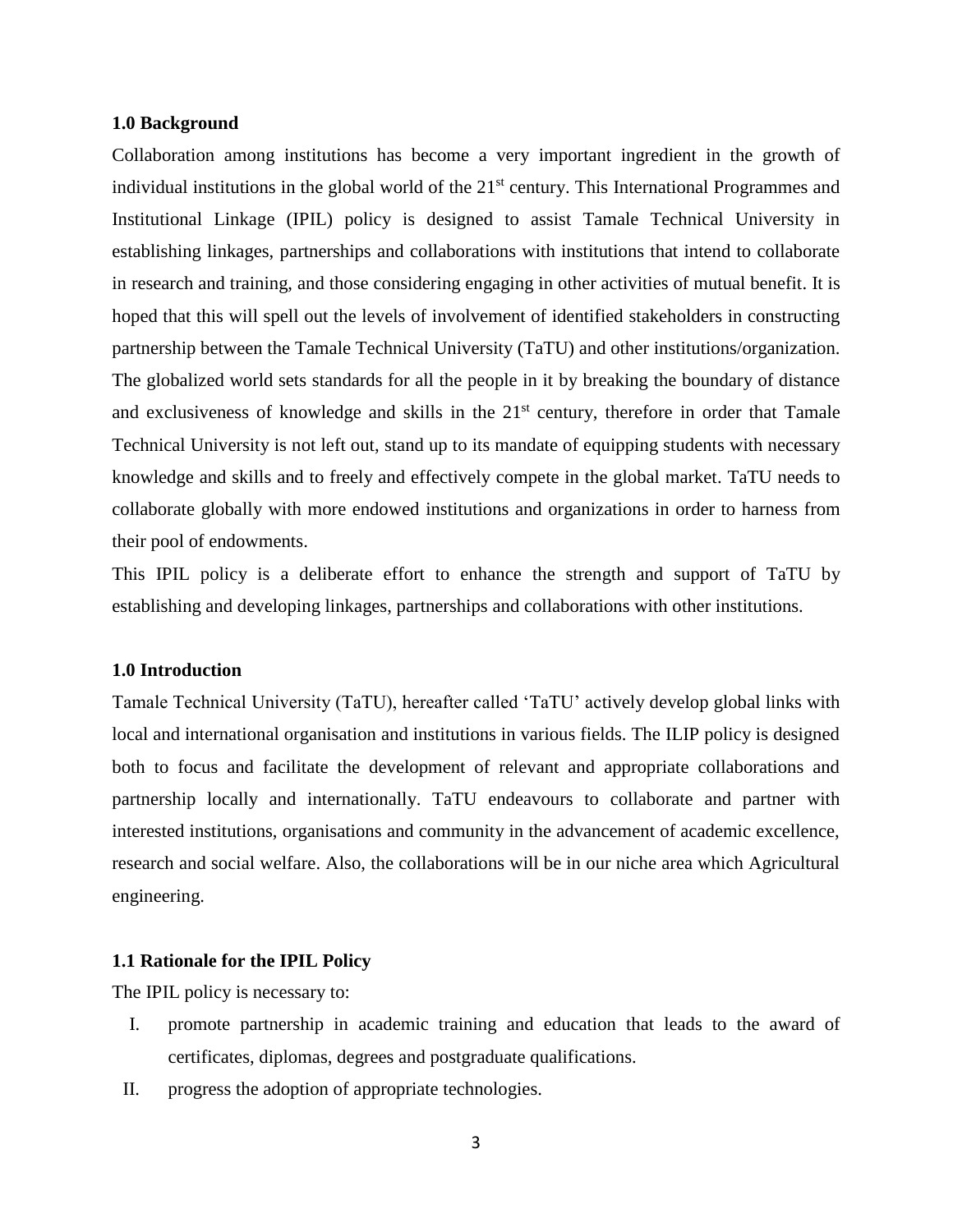- III. advance innovative technologies.
- IV. encourage partnership with technically oriented organizations to develop and put into use innovations.
- V. improve collaborative research in all fields.
- VI. develop a reasonable and workable policy that empowers an efficient administration of collaborations and partnerships in the advancement of the TaTU's objectives.
- VII. advance stronger links and joint educational programmes with other institutions in pursuit of its mission of enhancing access to higher education.
- VIII. Developed, strengthen and diversify educational programmes through the mutual collaboration and partnerships.

## **1.2 Values**

TaTU shall establish collaborations and partnerships only if they add to the achievement of the university objectives. Proposals to establish collaborations and partnerships must meet one or more of the following criteria;

a. The programme is intended to contribute to widening participation in research and teaching.

- b. The programme strengthens an existing successful collaboration or partnership.
- c. The programme contributes to the development of academic links with partner organizations which will enhance TaTU's reputation.

iii**.** In seeking collaborations and partnerships, the university emphasizes the importance of establishing and maintaining partnerships in which relationships are balanced, with collaborative partners encouraged to derive equal benefit from the partnership and to contribute fully in joint decision-making processes.

**iv.** TaTU may engage in collaboration with other bodies, any academic collaboration may lead to an award of the University.

**v.** No binding collaborative links involving the provision of a programme or part of a programme, leading to an award of TaTU may be established, without prior knowledge and agreement with the University.

**vi.** In selecting a partner institution, TaTU will therefore seek evidence in the partner institution of appropriate: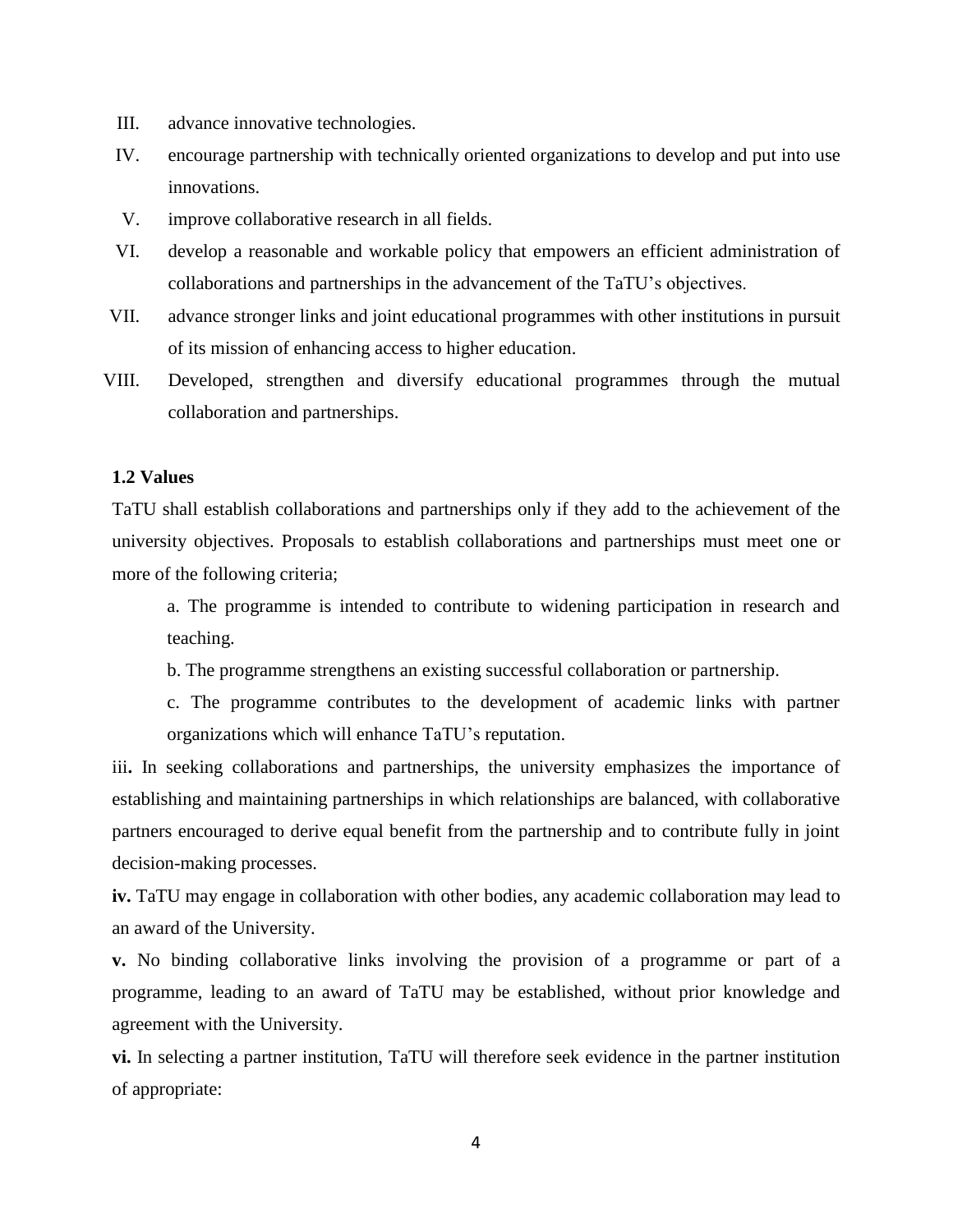a) Organizational, management and quality assurance arrangements;

b) Staff qualifications and experience;

c) Regulations and procedures governing the relationship of students, including academic support and guidance and provision for meeting students' wider educational needs;

d) Provision of learning support and infrastructure at a level and quality to meet the requirements for programmes leading to an award of TaTU;

e) Ethical research standards; and

f) Staff appointment, induction and development must be provided.

vii. With respect to foreign partners, care will be taken to understand fully;

a) the existing regulations concerning higher education, including in relation to the licensing of foreign higher education operators;

b) the education existing law, and applicable regulations within Ghana, in respect of contracts and their enforcement;

- c) the Ghana's higher education system and the place of the partner institution within it;
- d) the legal and financial position of private institutions (where applicable);
- e) requirements in respect of national and international recognition of awards and professional.

It is the responsibility of the University to inform any professional statutory or regulatory body that has approved a programme which is the subject of a possible or actual collaborative agreement of its proposals.

# **1.3 Vision**

The IPIL aspires to be the penultimate organ of TaTU for a productive partnership with other institutions and organisation

### **1.4 Mission**

The IPIL ensure that collaborations are strategic in time and content such that they augment the resources of TaTU towards the fulfilment of its mandate to provide quality and accessible tertiary Technical Education.

## **1.5 Policy Statement**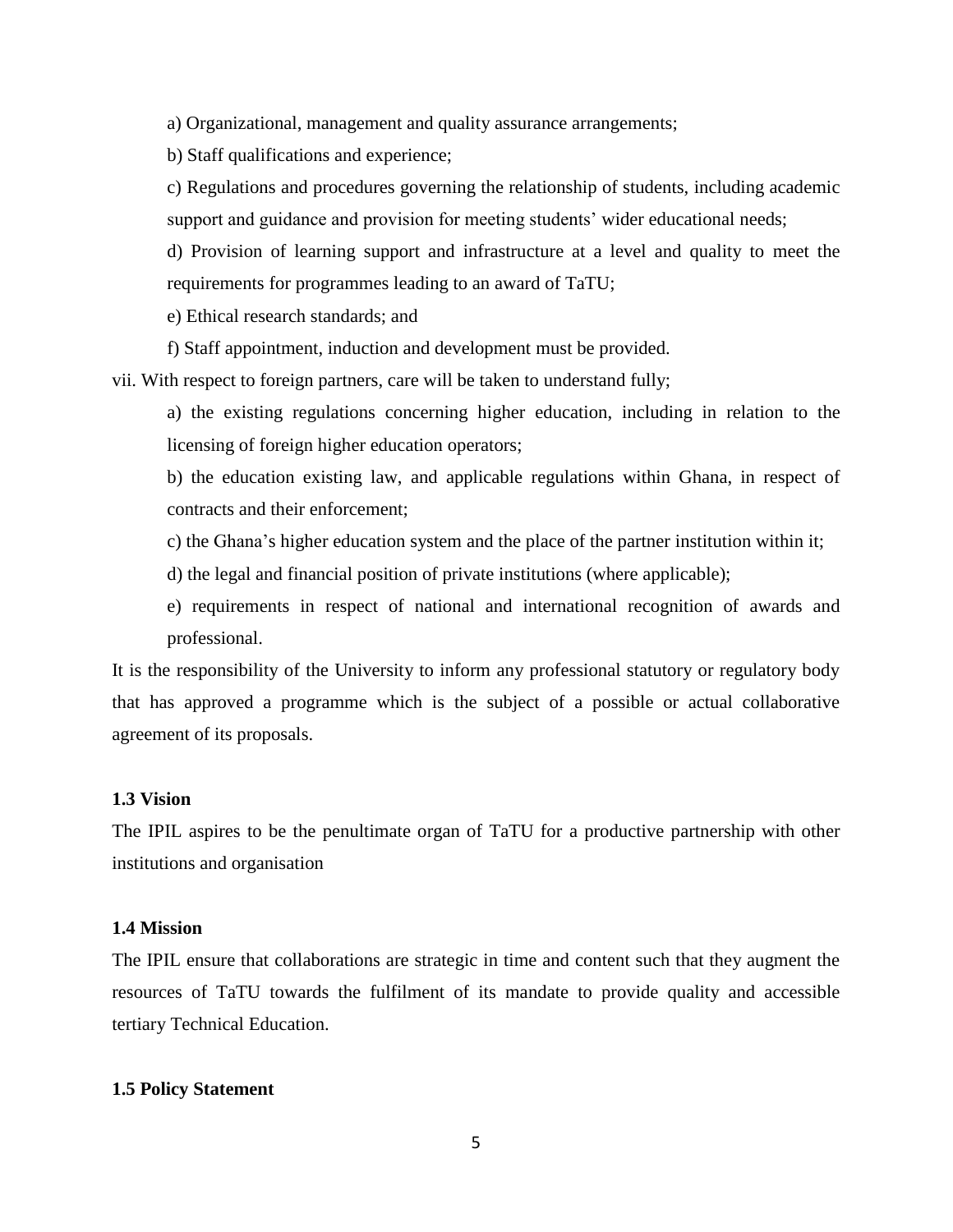TaTU welcomes collaborative provision in learning, teaching and research that can contribute to the fulfilment of its vision, mission and objectives, without detriment to its reputation.

## **1.6 Core Values**

Discipline, Efficiency, Effectiveness, Excellence – TaTU shall aim at attaining professionalism, creativity and continual improvement in every endeavour.

## **1.8 Policy Objectives**

- i. Partnership in academic training that leads to the award of certificates, diplomas, degrees and postgraduate qualifications.
- ii. Advancement of adoption of appropriate technologies.
- iii. Development of innovation technologies.
- iv. Partnership with industrial organizations to put into use newly developed innovations.
- v. Collaborative research in all fields.

## **2.0 Scope: Partnership, Training and Education**

This policy is intended for all members of Tamale Technical University and all persons and organizations under the jurisdiction of Tamale Technical University.

## **2.1. Training/Education**

I. Any curriculum jointly offered must be approved by the Tamale Technical University Council.

ii. Staff offering the courses must be of the same academic standing or better than those of Tamale Technical University and must have qualifications from National and Internationally recognized institutions.

iii. The tuition facilities at partnering institutions must be of the same standard or better than those of Tamale Technical University.

- iii. Admission requirements for courses offered must be the same as those of Academic Board (AB) and registration procedure must be the same as that of Tamale Technical University. Tamale Technical University will also review information on student progression.
- v. The University's approval and monitoring procedures for entry requirements will ensure that: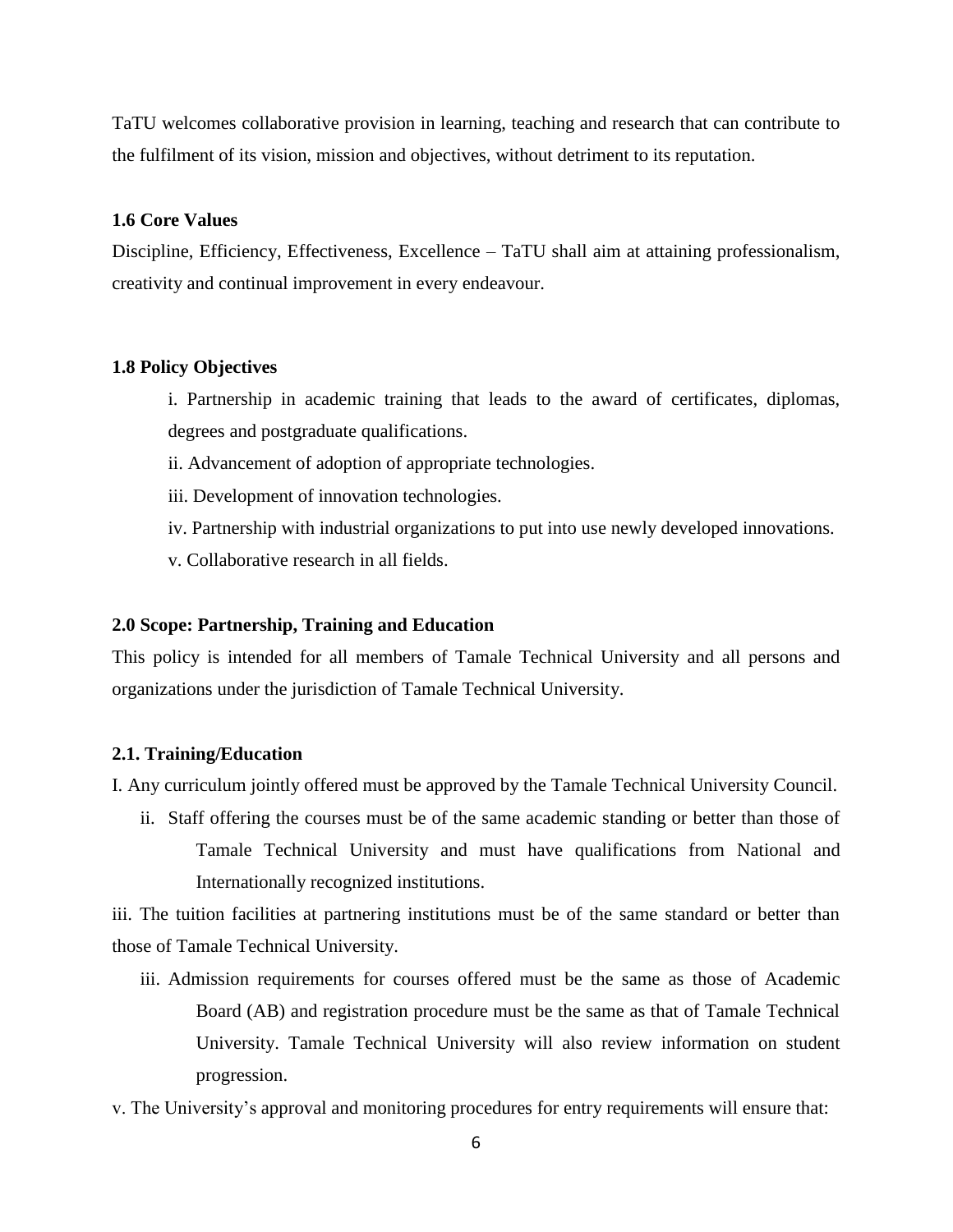- a) The partner organization has details of the entry qualifications of all entrants to a programme;
- b) Tamale Technical University monitors the entry qualifications of students against the agreed criteria;
- c) The partner organization informs Tamale Technical University of all cases of withdrawal or non-progression arising within each cohort of students;
- d) Tamale Technical University maintains up to date information on student progression and achievement.
- e) The Registrar Academic Tamale Technical University will have sole access to, and be the only individual empowered to issue award certificates.
- f) Any student admitted should adhere to the rules and operations as spelt out in the Tamale Technical University student's handbook.
- g) There should be a memorandum of agreement for conflict resolution.

## **2.1.2 Advancement of adoption of appropriate technologies**

- i. TaTU will enter into agreement with any individual, institution, organization or community in order to advance the adoption of an appropriate technology that seeks to improve quality, production and service delivery.
- ii. TaTU is not obliged to give any subsidy in advancing the adoption of any technology except under special project funding conditions.
- iii. TaTU shall offer training aimed at advancing the adoption of any technology which is within its capacity.
- iv. TaTU will enter into agreement with any institution that agrees to provide an appropriate technology in which TaTU does not have skilled manpower. The sharing of the proceeds from such partnerships should be shared on a 50% basis.

## **2.1.3 Development of Innovative Technologies**

i. TaTU will partner with any individual, institution or organization in order to develop new innovative technologies that seek solutions to challenges facing the country.

ii. Patenting of developed technologies will be jointly offered by the partnering institutions and shall follow the regulations laid down by TaTU.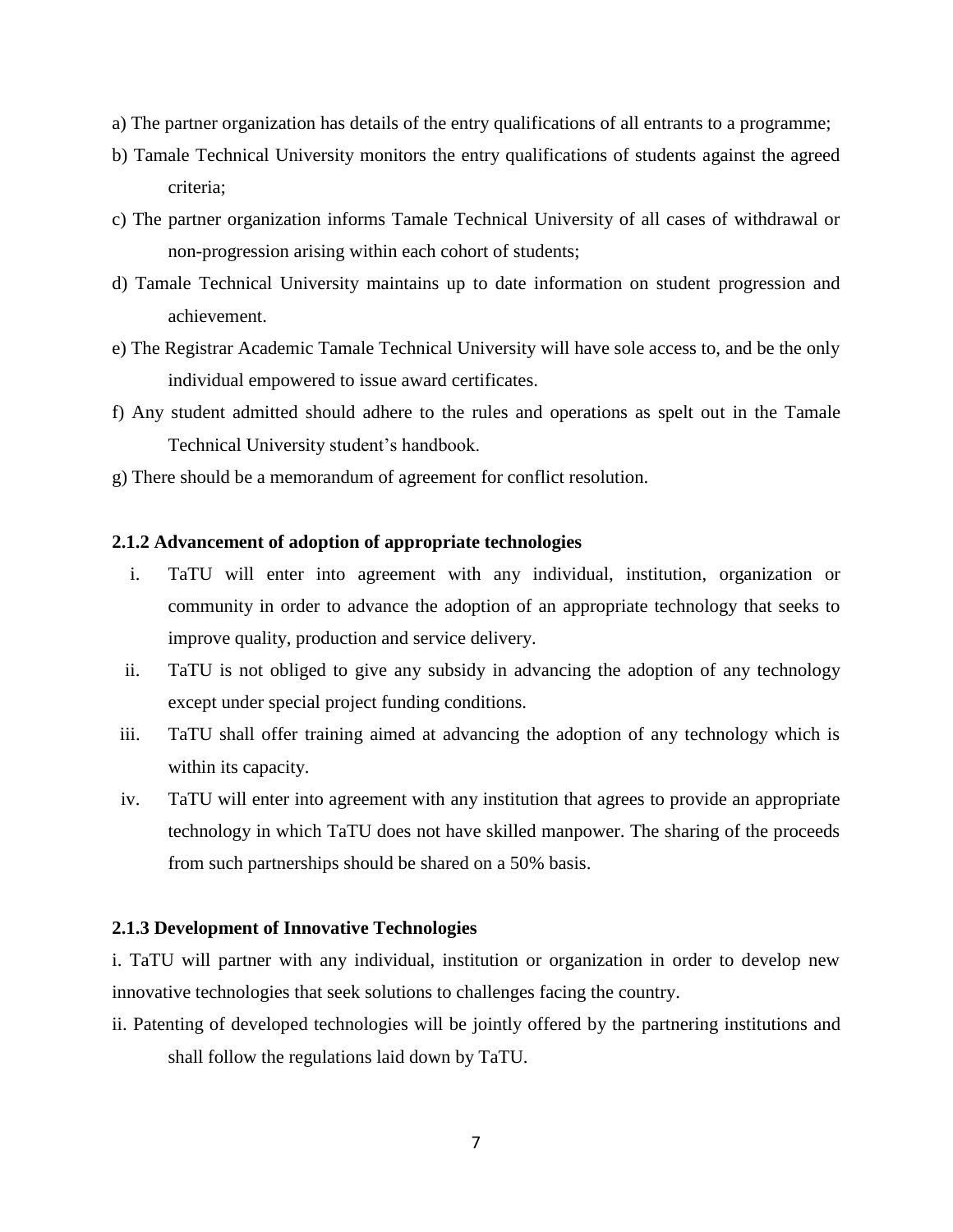iii. TaTU will offer space within its premises to any partnering individuals, institutions and organizations to jointly develop new innovations.

## **2.1.4 Partnerships with industrial organization to put into use newly developed innovations**

i. TaTU will partner with any industrial organizations to explore ways of putting into use of any technologies or innovations that have been developed.

ii. Specialized staff from TaTU will be allowed to work with any industry to develop new innovations.

iii. Sharing of the partnerships will be on a 50% basis.

## **2.1.5 Collaborative Research in all Fields**

i. TaTU will enter into collaboration with research institutes and other institutions to conduct research in various fields.

ii. TaTU staff will be allowed to conduct research in collaborating institutions.

iii. Equipment and facilities in partnering institutions should be shared in conducting research iv. Regular meetings within the research institution and TaTU should be carried to review progress

#### **2.1.6 Upgrading of Skills**

- **i.** TaTU will offer short courses for upgrading of skills in the technological fields such as Agriculture, Food processing, Catering, ICT, Marketing, Statistics, Entrepreneurship, and Management. Participants in such training will be required to pay commitment fee (a small tuition fee).
- **ii.** TaTU will partner with any institution to offer any upgrading skills courses in which it does not have competence and the proceeds shall be shared equally amongst the partners.
- iii. Participants participating in the upgrading skills courses will be given a joint award signed by the VC and C.E.Os of the partnering institutions.
- **iv.** TaTU will conduct extension services in fields of its competency to the community.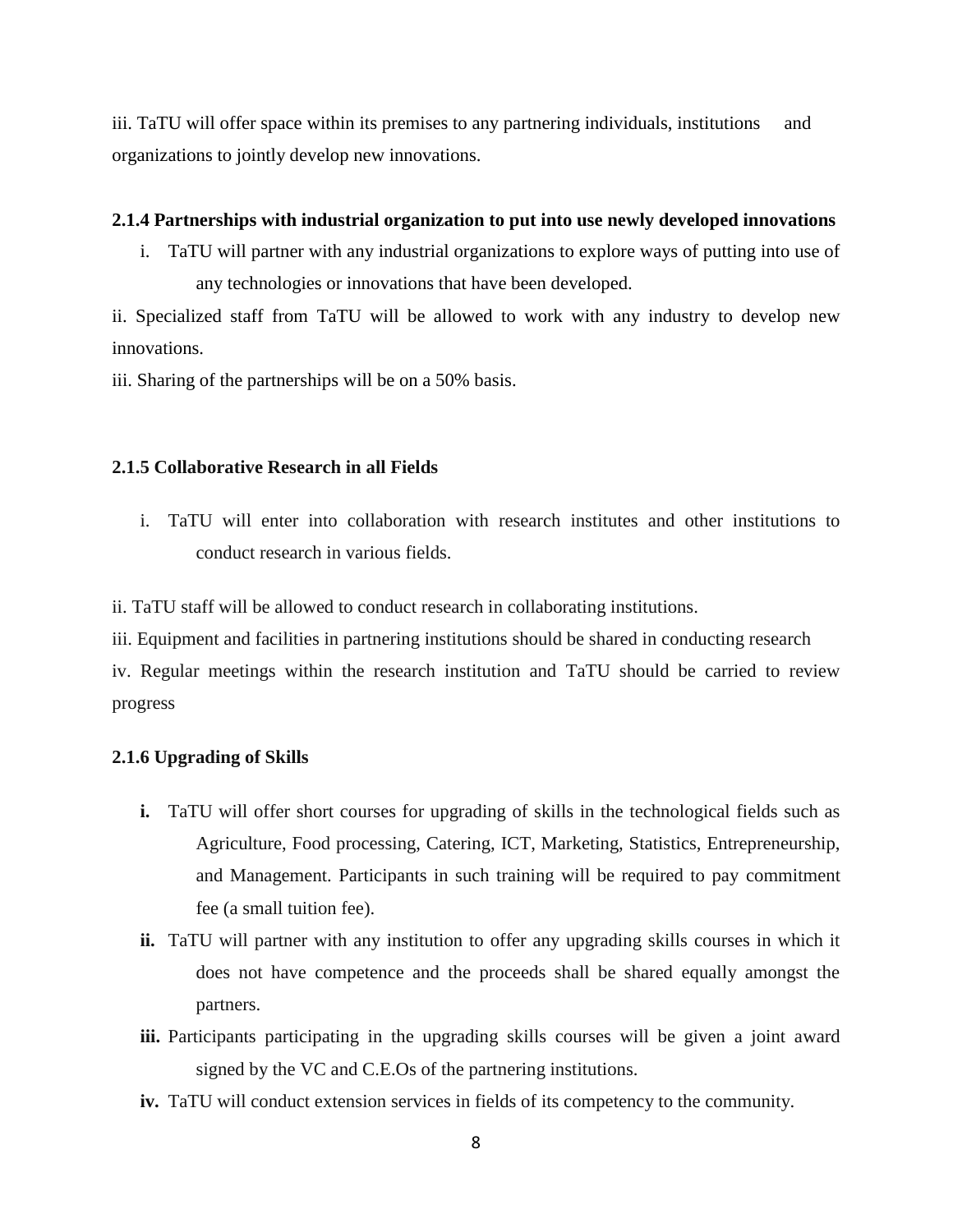#### **3.0 Selection of Partnerships**

Tamale Technical University recognizes the benefits and risks associated with international programmes and institutional linkage, collaborations and partnerships. Success depends upon working within available resources, managing risks, and identifying synergies with the potential partners. Emphasis shall be laid on selection of like-minded partners.

For approval of any proposal for collaboration or partnership, the following principles must be met;

- i. That the activities of the proposed collaboration/partnership provide a close fit with the vision, mission, niche and strategic plan of TaTU.
- ii. That the discipline or subject area of the proposed collaboration/partnership falls within TaTU's current or developing areas of expertise.
- iii. That the educational mission and aims of the partner organization or institution are in harmony with those of TaTU.
- iv. That the partner is of good academic standing and financially stable.
	- **v.** That the partner is in a position to contract legally with the university.
	- **vi.** That the partner institution has sufficient facilities to ensure that appropriate arrangements for student support are in place, broadly equivalent to those provided at TaTU.

## **4.0 Types of international linkages and definitions**

Agreements with international institutions may involve a variety of shared and exchange programs. The most common types of linkages include the following:

> 1. **General agreement.** General agreements are used to formally express institutional intent to pursue opportunities for collaboration. Typically, these agreements require no financial commitment for either institution. On the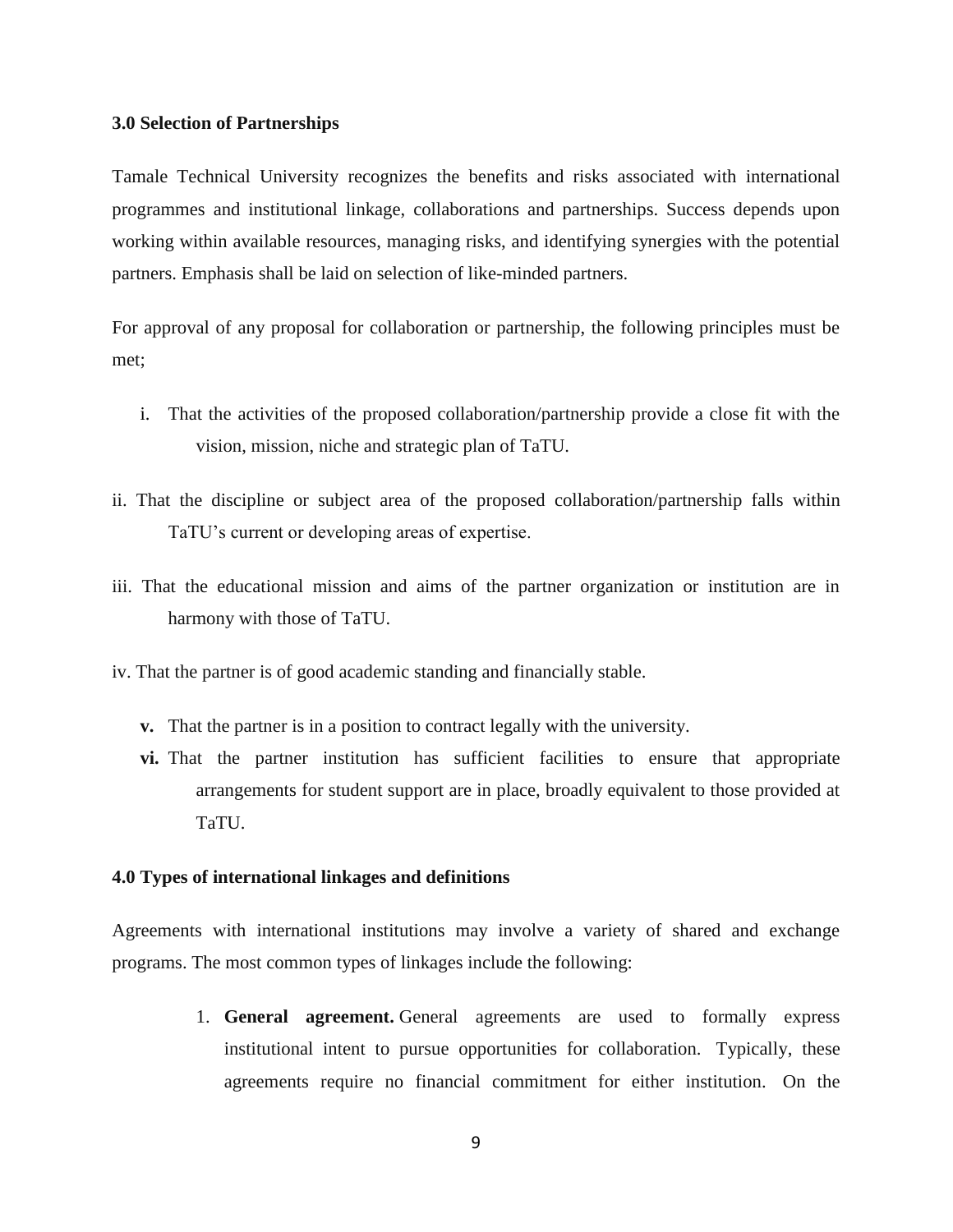surface, they may seem to entail minimal risks. However, the agreement represents substantive, broad commitment, and should reflect institutional intent.

- 2. **Co-curricular program.** These are agreements covering a specific academic program or programs in which both institutions provide part of the requirements for the degree. The institutions must agree in advance which institution will grant the degree, courses that will be accepted in transfer, whether the second institution will grant a certificate of completion or other recognition of the joint nature of the studies, and many other details of the program. Such an agreement requires a great deal of work and the involvement of several offices at TaTU to evaluate lists of courses that not only match TaTU degree courses but also meet all TaTU degree requirements and those established by the National Accreditation Board (NAB) and the national council for tertiary education (NCTE).
- 3. **Student exchange.** These are commonly referred to as "reciprocal exchange" agreements. Student exchange agreements allow students to pay tuition to the home institution and study tuition-free at the host institution. The students, in fact, trade places reciprocally, so it is important to exchange an equal number of students each year. An imbalance in the number of students exchanged may result in a financial loss to either the home or host institution.
- 4. **Faculty collaboration.** These agreements usually include faculty exchange in areas of teaching, research or co-hosting seminars or conferences. Collaborations may be one-time or on-going, and may involve work done at one institution or both.
- 5. **Non-degree or non-academic program.** These programs are designed and delivered by TaTU specifically for an academic institution and/or organization abroad. Such programs include courses and/or activities designed specifically to meet the requests of the international institution. Typically, the agreement facilitates payment for services rendered. Non-academic programs may be delivered on the TaTU campus or abroad. TaTU units involved may issue certificates of completion to program participants. This type of program may also be offered by an academic institution and/or organization abroad for TaTU students.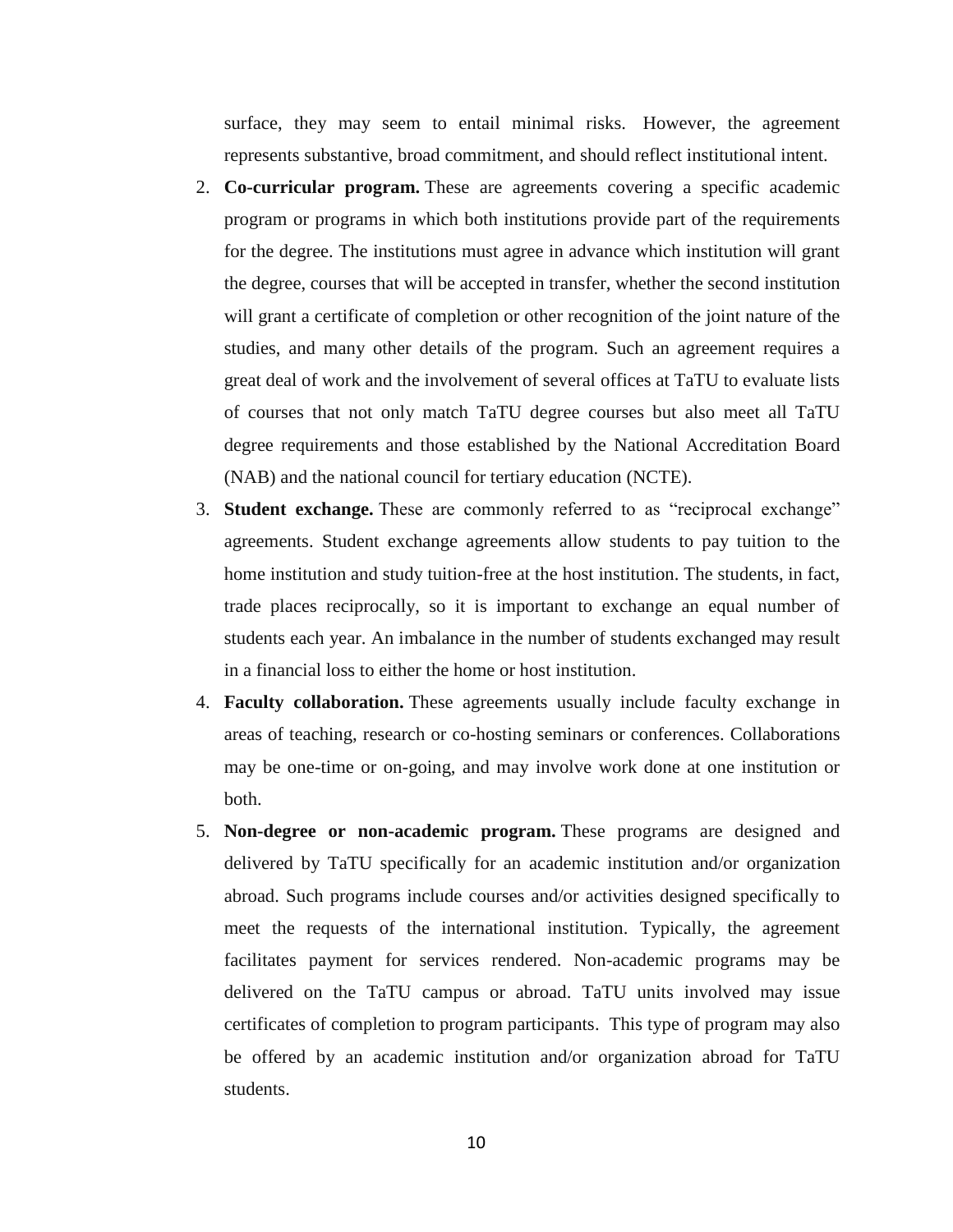- 6. **Credit transfer.** The university enter into comprehensive articulation agreements on credit transfer with counterpart's universities abroad and within Ghana. The institution enters into such agreements with multiple counterparts so as to give its students more options to choose. This type of agreement requires course review, evaluation and matching from department advisers and/or faculty and the Office of the Registrar.
- 7. **Consortium/membership.** These consist of formal or informal agreements or contracts between TaTU and an educational association or consortium here or abroad to provide opportunities for individual students to study abroad. Examples include: International Student Exchange Programs (ISEP), Consortium of College International Studies (CCIS), etc. TaTU both sends students abroad and Receives Foreign Students through Such Consortia.

## **5.0 Management and Advisory Board**

There is a Six-member Advisory Board (AB) that supervises the activities and operations of the international programme and institutional linkage. The Members are:

- 1. The Vice Chancellor
- 2. Pro Vice Chancellor
- 3. Registrar
- 4. Director of Finance
- 5. Dean of International Programme and Institutional linkage
- 6. Representative of convocation

#### **6.1 Functions of the Advisory Board**

The Advisory Board (AB) must ensure that:

- i. The expectations and requirements of both TaTU and the proposed partner are clearly demonstrated and appropriately costed.
- ii. The collaborative programme can be delivered on the basis of an income stream that supports full-economic costs.
- iii. Where these principles do not apply in totality, the collaboration may still be approved. However, the basis of that approval must be minute by the AB.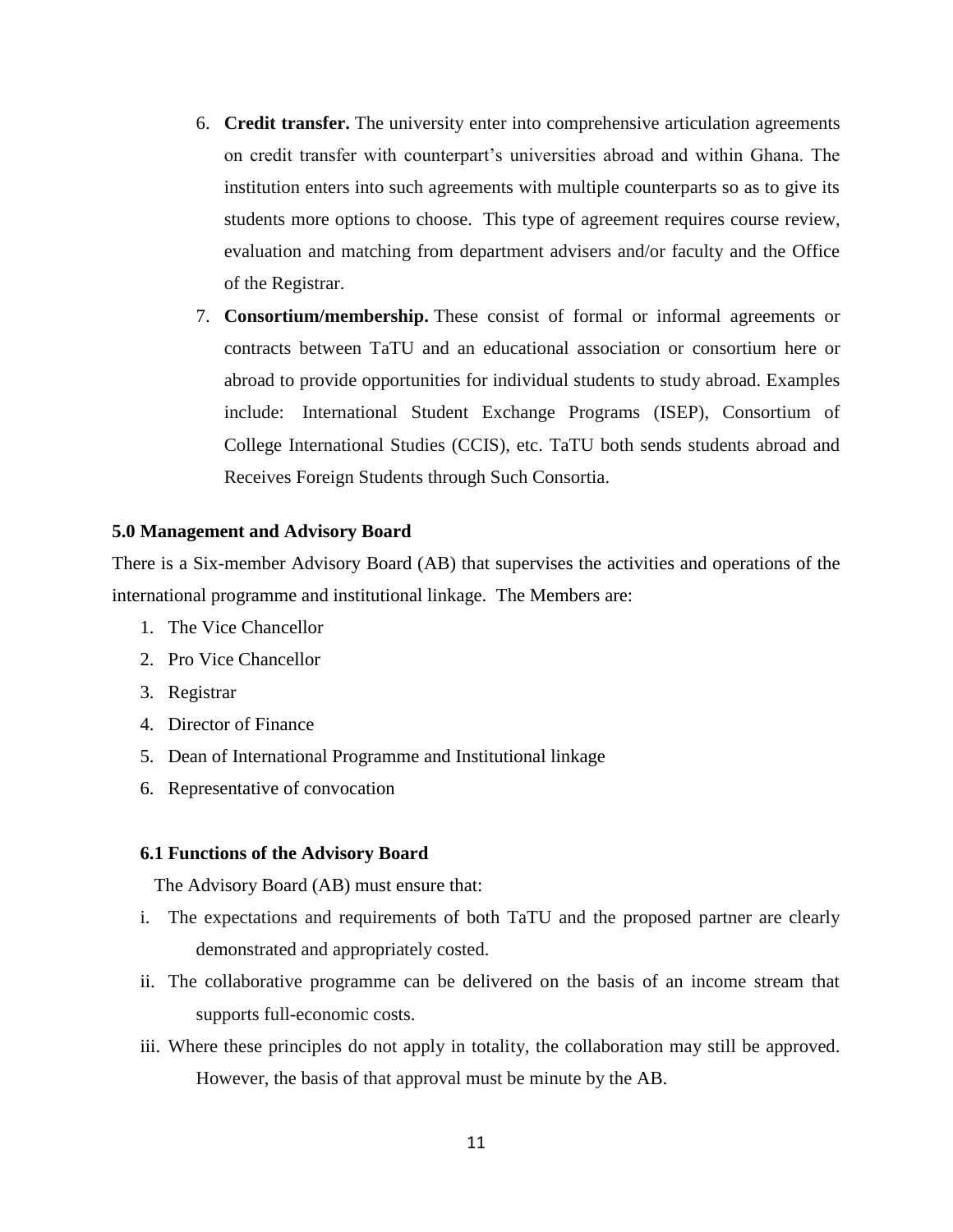## **5.2 International Programme and Institutional Linkage Directorate (IPILD)**

There is a directorate in charge of international programmes and institutional linkage which collaborate linkages between Tamale Technical University and other Organizations/institutions.

5.3 Staff of the directorate are:

- 1. The Dean
- 2. The Vice Dean
- 3. Assistant Registrar/Administrator
- 4. Secretary
- 5. Account's clerk

## **5.3 Functions of the Dean**

The Dean of International Programmes and Institutional Linkages shall, under the Pro-Vice Chancellor (Academic), be responsible for:

- (a) The management of all agreements establishing links between the University and foreign institutions of learning,
- (b) The promotion and advertisement of the programmes of the University to international students and researchers;
- (c) The organization of summer schools and orientation programmes for foreign students.
- (d) The provision of guidance and counseling services for international students;
- (e) The coordination of staff and student exchange and external staff training programmes;
- (f) Creating and maintaining a comprehensive database of students and external assistance programmes; and
- (g) Performing such other functions as shall be determined by the University Council.

## **6.0 Procedures for Developing Collaborations and Partnerships**

- a) The Dean or a member of AB identifies a possible collaborator
- b) The Dean writes a letter to them seeking collaboration
- c) After they reply, the Dean holds a meeting with the AB to inform them on the way forward.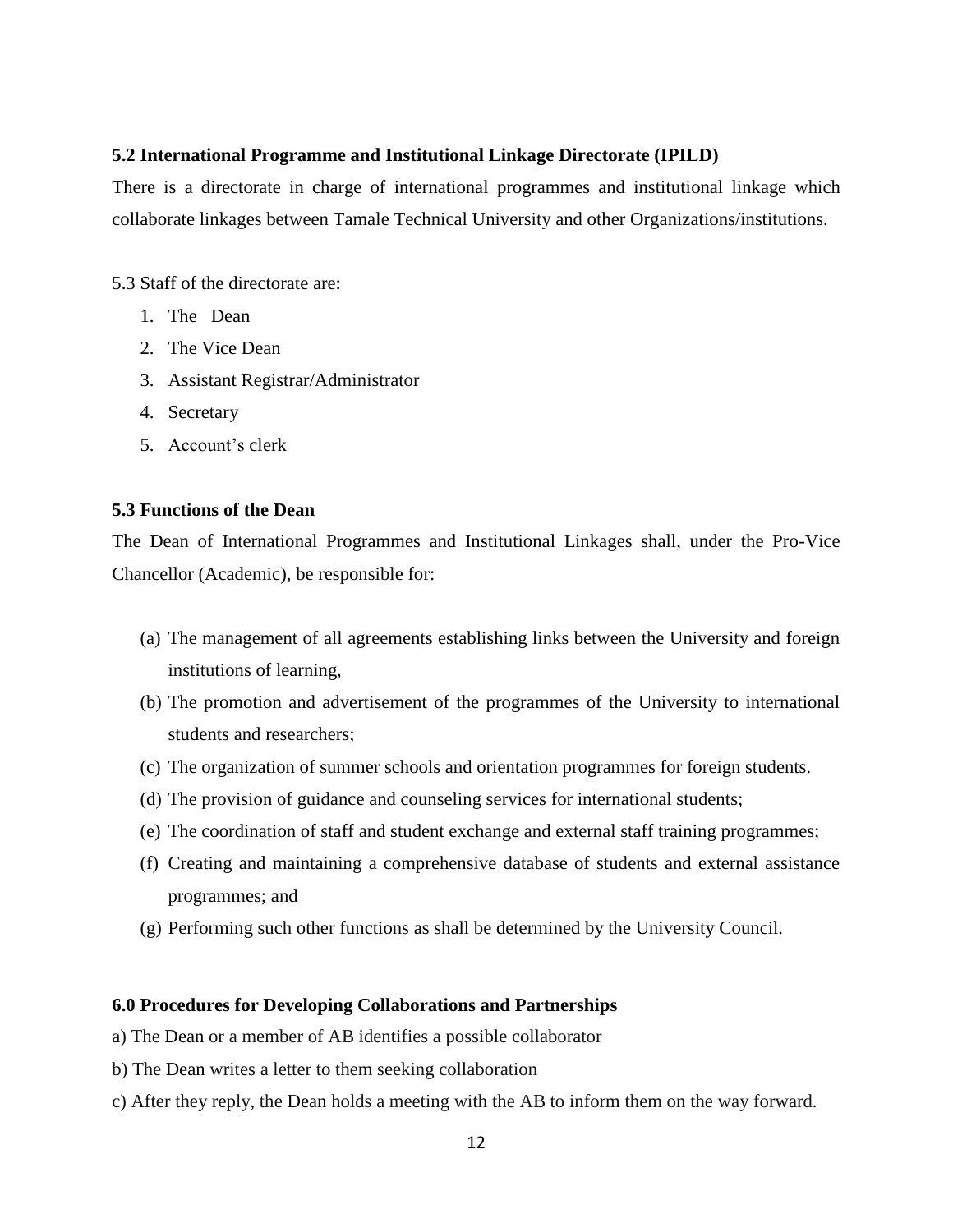d) An initial date is established for the Dean to meet and discuss on possible collaboration with the identified institution

e) A meeting is held at an identified venue.

f) Establish a draft Memorandum of Understanding which must be accepted by both institutions

g) Once the draft Memorandum of Understanding is accepted a final MOU is made.

h) The signatures of both CEOs are appended on two copies of the same and a copy is sent to the collaborator and one remains for filling.

#### **7.0 Exemptions and Amendments**

Any interested party may initiate exemptions and amendments to this policy through the Dean of IPIL and AB. The Dean shall thereafter notify the AB about the proposed amendments or exemptions for deliberation and consideration. The Vice Chancellor upon advice from the AB may sanction the approval of such amendments or exemptions considering that such amendments or exemptions are not inconsistent with the university's objectives. This policy will be reviewed from time to time.

#### **8.0 Termination of Collaboration or Partnership**

a. Arrangements for the termination of any collaboration or partnership by any party must take account the need to provide for the interest of continuing students or programs.

b. The university reserves the right to terminate any collaboration or partnership immediately if the partner is in serious breach of the terms of the Memorandum of Agreement i.e. that:

- It fails to make any payment in accordance with the provisions of the Financial Memorandum;
- It becomes insolvent or unable to pay its due debts or enters into any arrangement with its creditors or engages in any legal process approximate or equivalent to the appointment of a receiver or liquidator or any other condition reasonably describable as insolvency under the Ghanaian Constitution.

c. Full detail of procedures for termination will be set out in the Memorandum of Understanding. Neither party will be permitted to admit further students to a collaborative programme once a termination notice has been served.